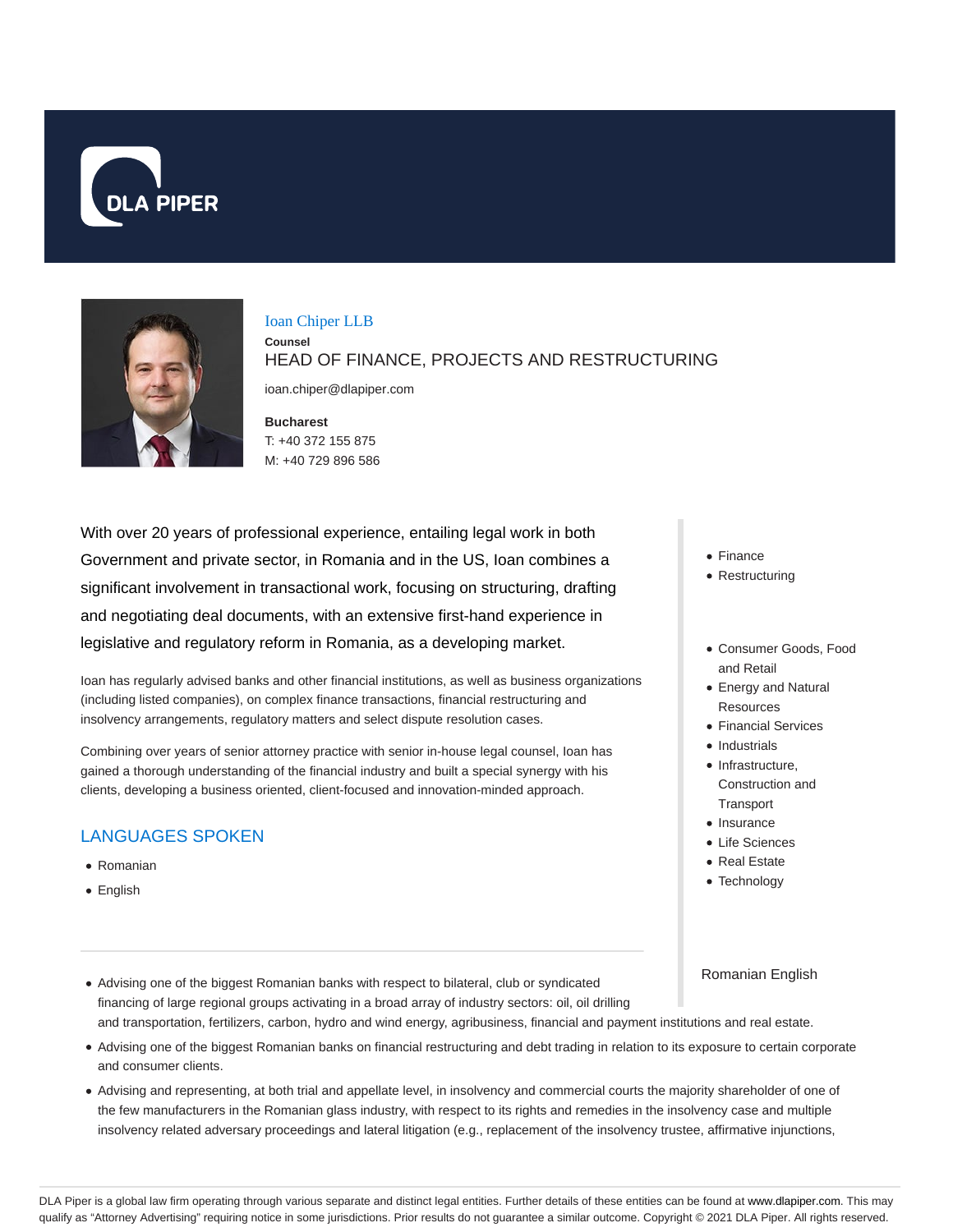actions for multi-million EUR in damages); advised the client in conjunction with its petition before the European Court of Human Rights on multiple counts of violation of the European Convention of Human Rights.

- Advising extensively an international bank in conjunction with the client's latest assessment of Romania's Insolvency and Creditor Rights System under the relevant ROSC (Reports on Standards and Codes) initiative, preparing the descriptive part of the ROSC assessment pertaining to Romanian laws, regulations and practices. Assisted in a post-ROSC review in conjunction with the latest developments of the Romanian insolvency framework (including the establishment of a new consumer insolvency regime).
- Advising a regional multilateral with respect to the extension of financing to a Romanian bank for facilitating the creation of special financial products for municipalities and small and mid-size enterprises.
- Advising a major international bank with respect to the structuring of a potential financing format secured by a portfolio of home mortgage loans, including the assessment and mitigation of insolvency related risks associated with the validity and enforceability of the security structure in a scenario involving the borrower's insolvency.
- Advising a large Romanian bank on the validity and enforceability of a bank LG issued in connection with the financing of a construction project.
- Advising a large Romanian bank on various structuring techniques for sale and leaseback transactions, including structures involving both operating and financial leases.
- Advising a leading global alternative asset manager specialising in asset origination and management in connection with a multimillion EUR aircraft lease involving a major aircraft operator.
- Advising an international bank with respect to the assessment of the risk associated with the financing of a Romanian steel company via a sale and buyback transaction.

### **CREDENTIALS**

## Prior Experience

- October 2019 to date: Counsel, DLA Piper Bucharest
- September 2014 September 2019: Head, Business Advisory Department, Legal Division, BCR-Erste Group
- 2009 to date: Short Term Consultant, World Bank Group
- January 2013 September 2014: Partner, Advisory Services Department, Romanian law firm
- March 2010 December 2012: Partner, Co-Head of the Banking, Finance, Financial Restructuring and Insolvency Practice, Romanian law firm
- December 2007 March 2010: Senior Associate, Banking, Finance, Financial Restructuring and Insolvency Practice, international law firm
- September 2007 December 2007: Foreign legal advisor, Corporate Department, Richards, international law firm
- April 2005 August 2007: Chief legal officer, Division of Banking Affairs, Legal Department, BRD Groupe Société Générale (on leave August 2006 – August 2007)
- April 2001 June 2001: Intern, international law firm
- September 1997 December 2004: Senior legal counsel, Department of Legislation and Legal Research, Romanian Ministry of Justice

### **Education**

- Fordham University School of Law, LLM, Banking, Corporate and Finance Law, Master of Laws Program, New York, US, 2006-07
- The College of Law of England and Wales, Fulbright Fellow European Young Lawyers' Scheme, London, UK, 2001
- University of Bucharest School of Law, LLB, Bucharest, Romania, 1997

### **Memberships**

- Bucharest Bar
- New York State Bar